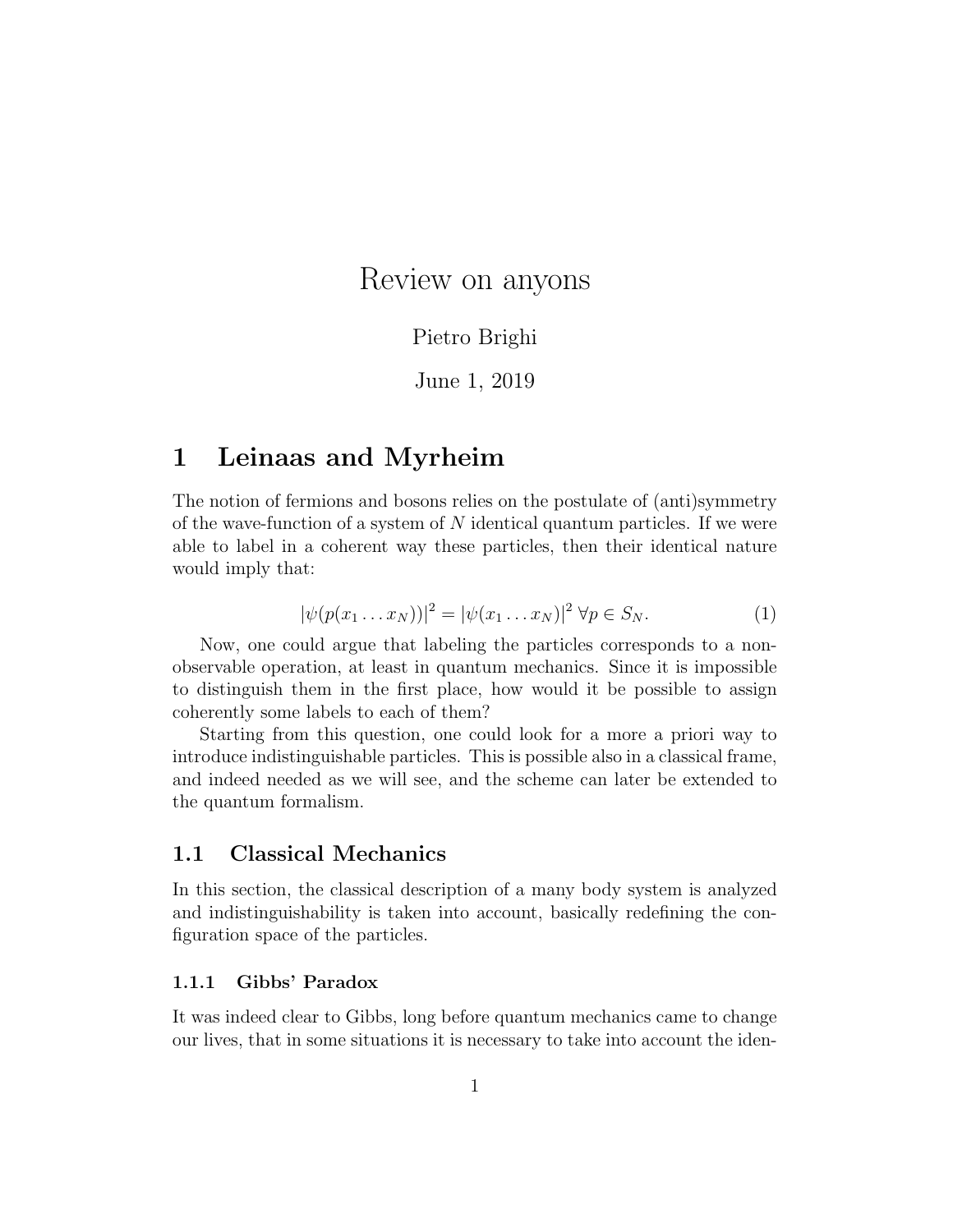tical nature of the particles. This gave rise to his discovery of the paradox that is named after him. He indeed argued that when calculating the entropy change in a process of mixing to identical gases (same volume, temperature etc.), in the thermodynamic limit, one should take into account that configurations that differ only for a permutation of the particles do not contribute to the entropy. If this is not considered, than the entropy of the mixed gas is bigger than the sum of the entropies of the two gases alone.

**Example:** let A be a system of N particles in a volume V and with some total energy E.

$$
S(N, V, E) = k_B \log \left(\frac{w}{w_0}\right),\tag{2}
$$

where w is the volume available in the phase space, while  $w_0$  is an arbitrary scale factor. Now,  $w$  is the product of the volume in configuration space  $u = V^N$  and in momentum space. The latter corresponds to the surface of a  $u = v$  " and in momentum space. The la<br>3N-dimensional sphere of radius  $\sqrt{2mE}$ :

$$
v = A_{3N}(2mE)^{(3N-1)/2}.
$$
 (3)

The coefficients  $A_n$  are defined through a recurrency relation:

<span id="page-1-0"></span>
$$
A_n = \frac{2\pi}{n-2} A_{n-2} \quad A_1 = 2 \quad A_2 = 2\pi. \tag{4}
$$

One can see, through the previous definition, that for even  $n$  it takes exactly  $n/2-1$  steps to get to  $A_2$ , whether for odd n it takes  $(n-1)/2$  steps to get to  $A_1$ . In the first case, then, the numerator of eq[.4](#page-1-0) after all the iterations is exactly  $(2\pi)^{n/2}$ , while in the second it approximates the same value for large n. As this is the case we are interested in, the thermodynamic limit, we can just take this value, independent on the even or odd number of particles. Concerning the denominator, if we borrow the 2 from the numerator, is basically  $(n/2 - 1)!$ .

$$
\log(A_n) \approx \frac{n}{2} \log(\pi) + (\frac{n}{2} - 1) \log(2) - \log((\frac{n}{2} - 1)!)
$$
  
 
$$
\approx \frac{n}{2} \log(\pi) + (\frac{n}{2} - 1) \log(2) - (\frac{n}{2} - 1) \log(\frac{n}{2} - 1)
$$
  
 
$$
\approx \frac{n}{2} (\log(\pi) + 1 - \log(\frac{n}{2})).
$$
 (5)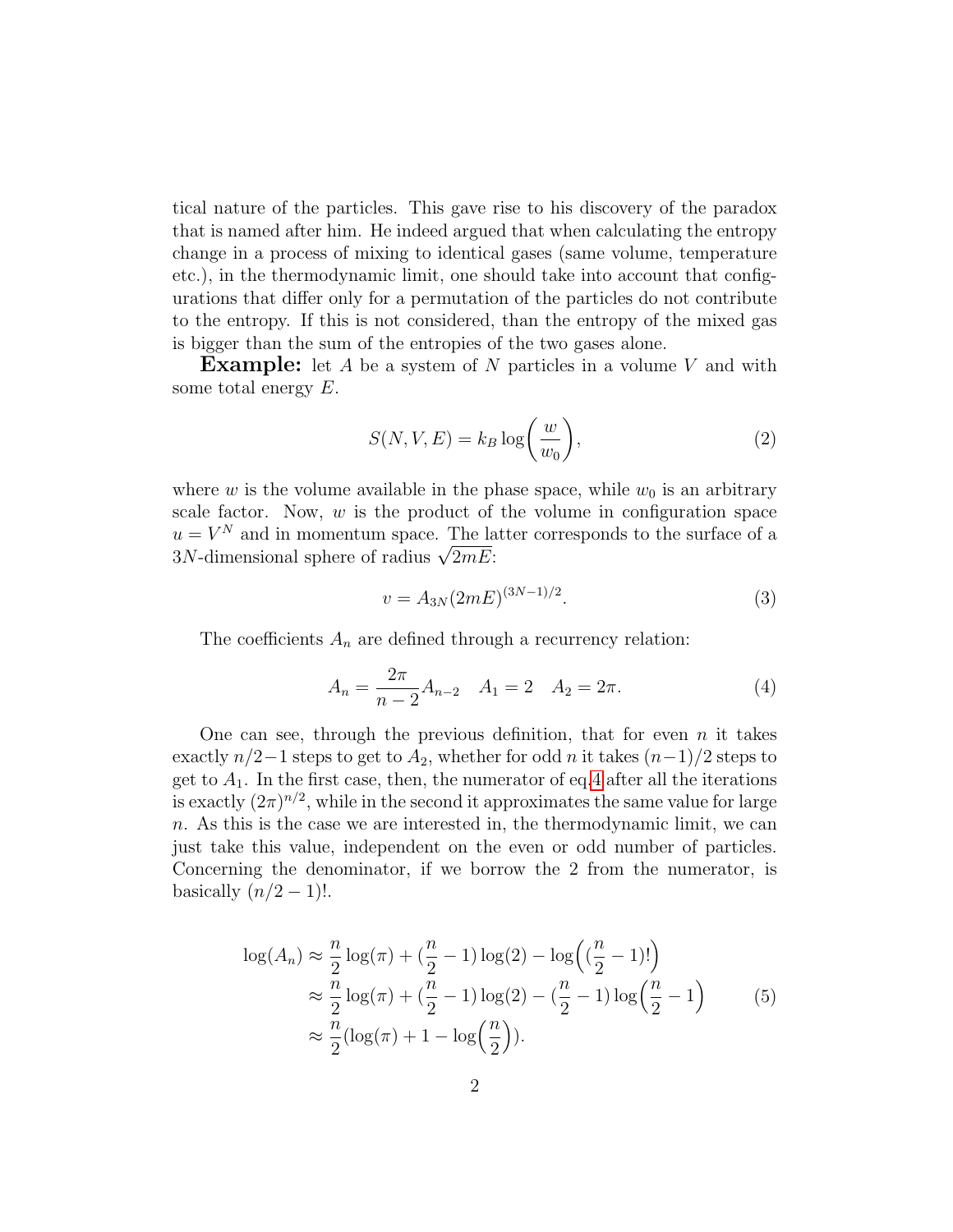From this result we reach the conclusion that the entropy of the system is:

$$
S(N, V, E) = k_B \log(V^N A_{3N} (2mE)^{(3N-1)/2}) = k_B(N \log(V) + \log(A_{3N}) + \frac{3N-1}{2} \log(2mE))
$$
  

$$
\approx k_B(N \log(V) + \frac{3N}{2} (\log(\pi) + 1 - \log\left(\frac{3N}{2}\right) + \log(2mE))
$$
  

$$
= k_B(N \log(V) + N \log\left(\pi e \frac{4mE}{3N}\right)^{3/2}) = Nk_B \log\left(CV(\frac{E}{N})^{3/2}\right).
$$
 (6)

Hence, we see that the entropy difference among the system of double size and the sum of the two systems is  $2N k_B \log(2)$ , which is wrong. On the other hand, if we take into account the Gibss' paradox, then we have a much smaller phase space  $\frac{w}{N!}$ . Using Stirling's approximation, we then get:

$$
S'(N, E, V) \approx S(N, E, V) - N \log(N) \approx N k_B \log \left( C \frac{V}{N} (\frac{E}{N})^{3/2} \right). \tag{7}
$$

Now the entropy difference in the thermodynamic limit is zero, as it should.

From this little example we see that also in classical mechanics indistinguishability of particles does play a fundamental role. Therefore it is legitimate to ask whether it is possible to include somehow classically the identical particle problem and quantize it later.

#### 1.1.2 Configuration Space

In classical mechanics the dynamics of the system is described by equations of motion, a couple of differential equations which can be derived through Poisson's brackets from the Hamiltonian  $H(\vec{x}, \vec{p})$ . As discussed in the previous section, the phase space is the Cartesian product of the configuration and momentum space. Assuming  $N$  particles to be identical means that we cannot distinguish one from the other, and therefore all the elements of the configuration space which are different just for a permutation of indexes cannot be counted as distinct. Let  $X_N$  is the N−times Cartesian product of the one particle configuration space  $X$  with itself, then if we want to fulfill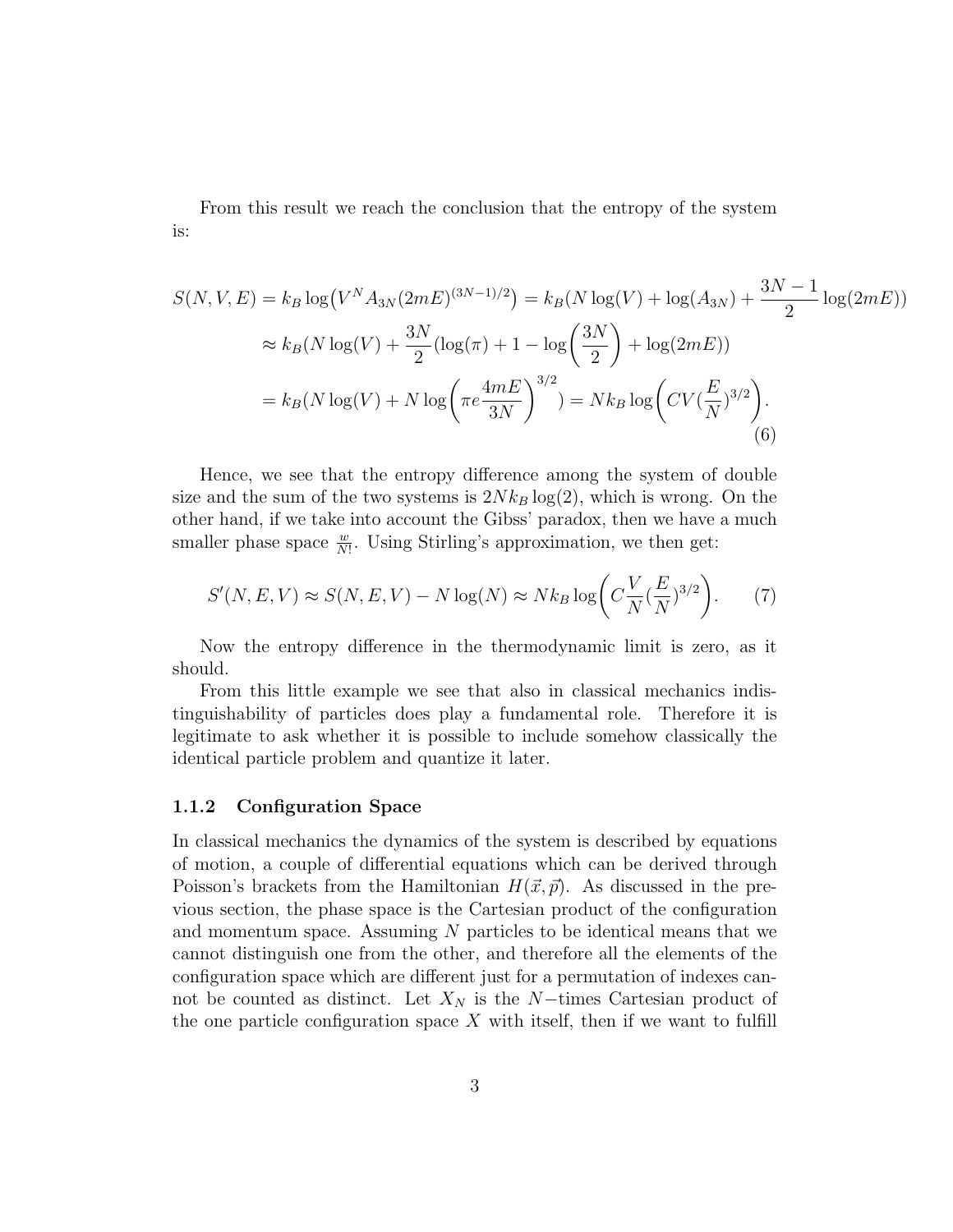the request of having identical particles our configuration space is reduced to  $X_N/S_N$ , where again  $S_N$  is the permutation group of N elements.

As  $S_N$  is discrete and indeed finite (it has N! different elements)  $X_N/S_N$ is locally isomorphic to  $X_N$ , with the isomorphism to fail at each singularity point, i.e. two points in  $X_N$  which are identical under some element of  $S_N$ . Thanks to this local isomorphic nature, one can usually neglect the problem of identical particles in classical mechanics. For each trajectory due to time evolution in  $X_N/S_N$  there are N! trajectories in  $X_N$ . If they do not cross, then there is no problem at all, as there will be no singularities and one can always map each of the trajectories in  $X_N$  to the one of  $X_N / S_N$ . If they do cross, one can still handle the problem asking that continuous derivative of the curves.

Usually, we will deal with particles living in some real space  $\mathbb{R}^d$  with  $d = 1, 2, 3$ . We can always split the problem into two separate systems: the centre of mass and the relative motion. The centre of mass coordinate is:

$$
\vec{X} = \frac{1}{N} \sum_{i}^{N} \vec{x_i}.
$$
\n(8)

Therefore, by definition, it is a vector in  $\mathbb{R}^d$  and it is invariant under the action of  $S_N$ . We can then write down the configuration space as the Cartesian product of  $\mathbb{R}^d$  and of the space of relative motion, which has dimensions  $d(N-1)$ . The centre of mass space is, as already mentioned, invariant under permutations, thus, if we define  $r(d, N)$  to be the space of relative coordinates of N partilces which has the same property, we can say that the configuration space of N identical particles is:

$$
\mathbb{R}^{dN}/S_N = \mathbb{R}^d \times r(d, N). \tag{9}
$$

Now we restrict to the case  $N = 2$ , in order to get some concrete result. Then  $\vec{x_1}$  and  $\vec{x_2}$  are the coordinates of the two particles in the space. The relative motion vector is defined as  $\vec{x} = \vec{x_1} - \vec{x_2}$  and we can see that  $p_{12}\vec{x} = -\vec{x}$ , with  $p_{12} \in S_2$ . In order to define  $r(d, 2)$ , then, we need to obtain, for each dimensionality, the manifold for which sending  $\vec{x_1} \leftrightarrow \vec{x_2}$  in real space leaves  $\vec{x}$  invariant.

The  $d = 1$  case is quite peculiar, as particles living on a line cannot exchange position without passing through one another. As the particles are identical, it does not make any difference which one comes first, and therefore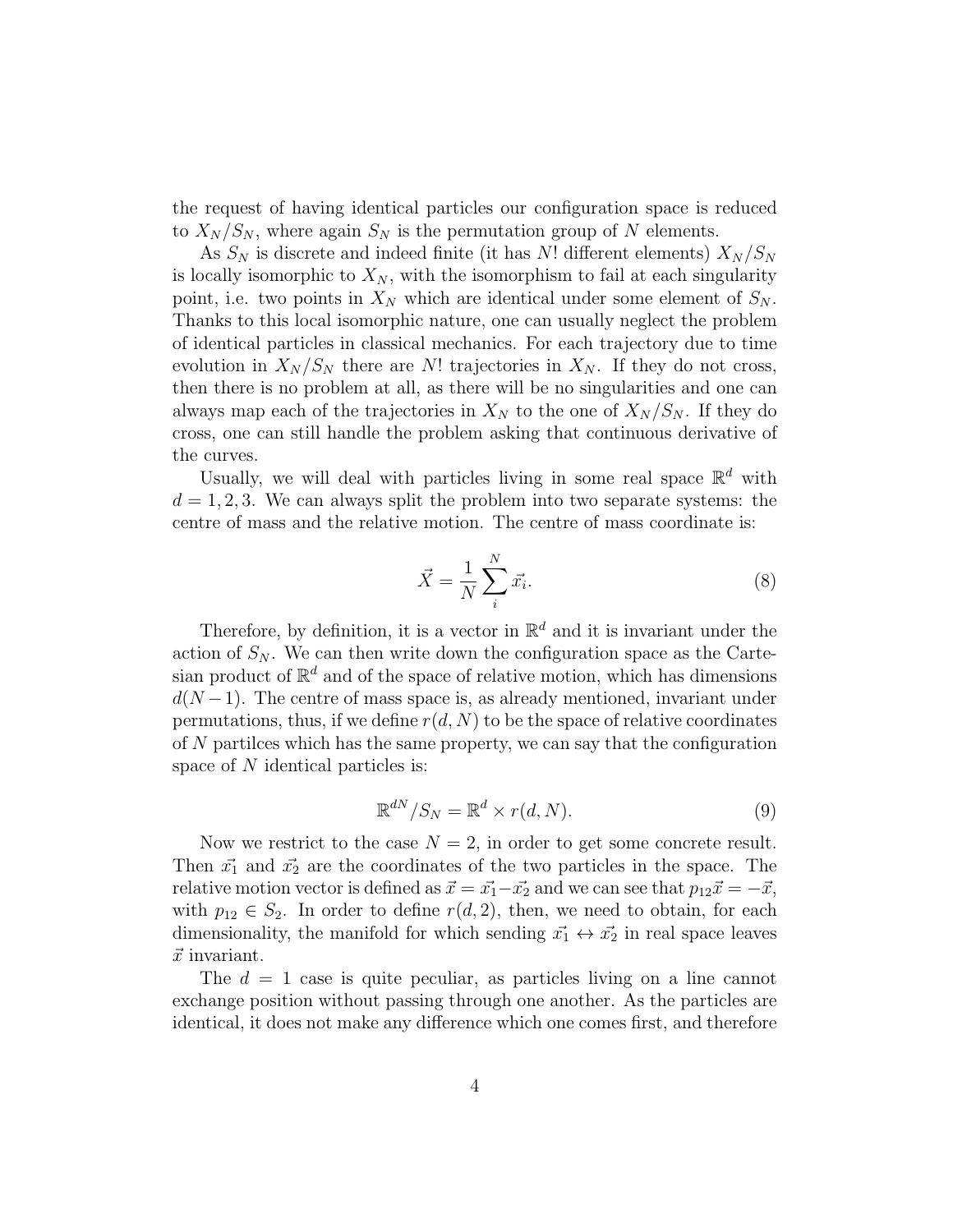the space  $r(1, 2)$  can be identified by the relation  $x_1 \leq x_2$ , i.e. by the half-line bounded by the point  $x_1 = x_2$ .

Since now we have modified the configuration space, we should be careful to the definition of parallel transport of vectors. This defines how a vector, as the momentum for instance, is transported along a curve such as a trajectory of a system of particles. In  $r(1, 2)$  a trajectory that encounters the boundary line  $x_1 = x_2$  gets reflected and therefore parallel transport on that curve apparently is not possible. Nevertheless, this is just a matter of definition. If we define parallel transport of a vector in a way that allows for the component of the vector normal to the boundary to be inverted each time the trajectory bounces on the edge, then our situation perfectly fits the definition. Therefore, we find out that if a closed curve is reflected by the boundary line, we can get a vector different from the initial one.

For  $d = 2$  we get that  $r(2, 2)$  is given by the plane in which we identify  $\vec{x}$  with  $-\vec{x}$ . A possible way to do so is to cut the plane along a line l from  $0 \rightarrow \infty$  and then to wrap it on itself up to the point in which every point is in a one to one correspondence with its opposite. This is given by a cone, centered at the origin, with half-angle  $\theta = 30$ .



We can understand parallel transport mapping back the cone on the plane. If we draw a curve from  $\vec{x}$  to  $-\vec{x}$  and transport a vector  $\vec{v}$  along this curve, we will see that, as  $\vec{x}$  and  $-\vec{x}$  coincide on the cone, the curve is indeed closed. The vector  $\vec{v}$ , though, when transported on the curve on the cone, will change direction, from  $\vec{v}$  to  $-\vec{v}$ .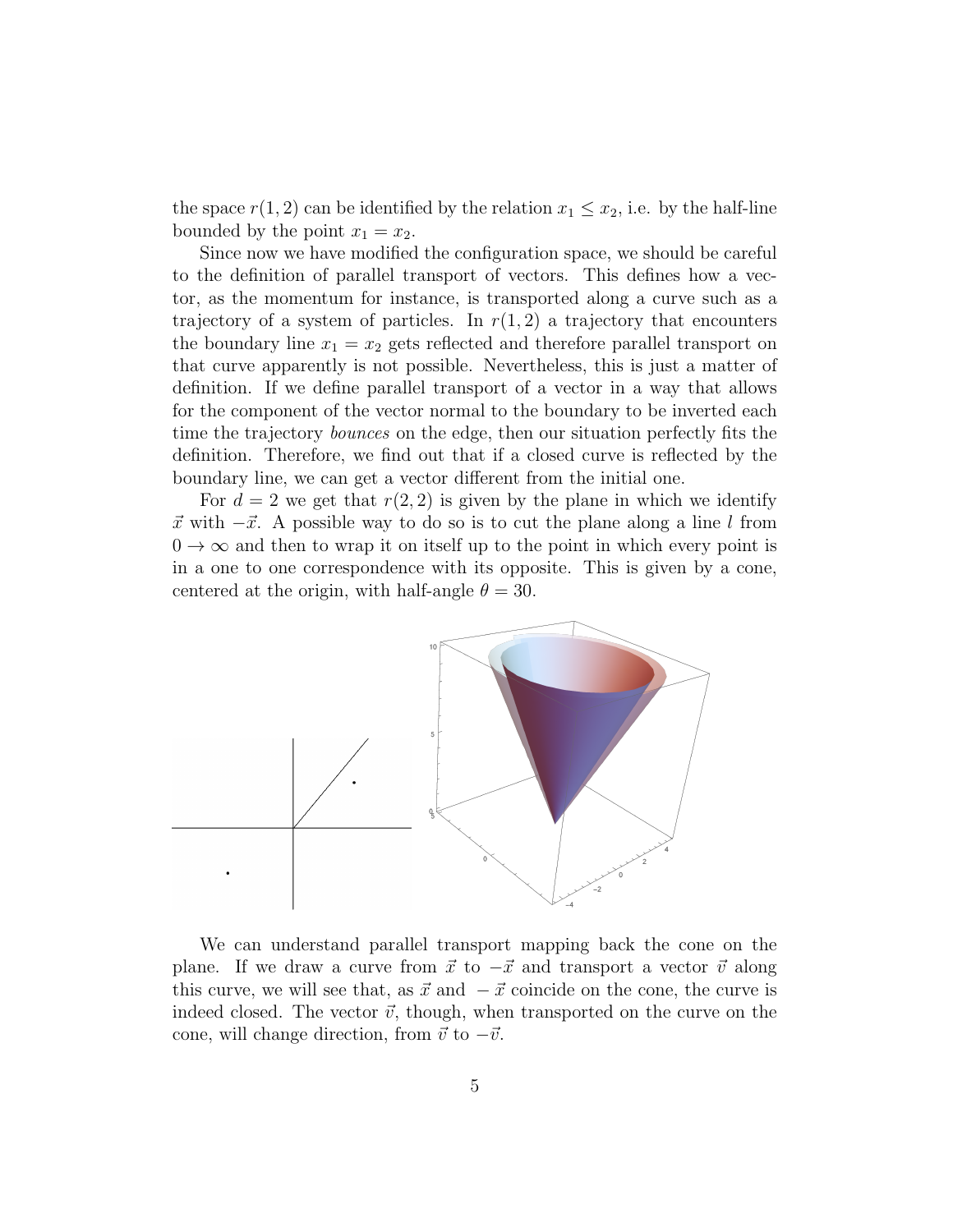On the other hand, if we draw a curve closed on the plane (i.e. from  $\vec{x}$ ) to  $\vec{x}$ ) and then map it to the cone,  $\vec{v}$  will be transported to itself. Therefore we found out that each vector transported over a closed loop in  $r(2, 2)$  is transformed in  $(-1)^{m}\vec{v}$ , where m is the number of times the curve encircles the vertex of the cone.

It can be seen that this property is indeed more general, and one can identify two different classes of curves in  $r(d, 2)$ . The first one does not change a tangent vector during parallel transport, and coincides with a curve in the normal space  $\mathbb{R}^{2d}$  that maps a point  $(\vec{x_1}, \vec{x_2})$  with itself. On the other hand, the second kind of curves transports  $\vec{v}$  into  $-\vec{v}$ . These ones correspond to curves in  $\mathbb{R}^{2d}$  that connect  $(\vec{x_1}, \vec{x_2})$  with  $(\vec{x_2}, \vec{x_1})$ .

### 1.2 Quantum Mechanics

The introduction of indistinguishable particles in a classical framework is convenient, as we can avoid to introduce a symmetry postulate. Hence, several advantages come from that, the configuration space is locally isometric to the non-identical case, at least if we are far enough from singularities. Therefore, we avoid the unphysical situation in which two very far apart particles are connected through the statistics, even if they cannot physically interact.

On the other hand, it makes quantization a bit harder, as now the classical configuration space is curved and has singularities. We need therefore to be careful in describing the formalism for parallel transport of tangent vectors, which affects the definition of the derivative on the space and therefore of momentum.

As a matter of fact, the most interesting dimensionality is  $d = 2$ , where weird statistics can arise. It is on the plane, in fact, that it is possible to have interpolating statistics among bosons and fermions, the so-called anyons. Therefore, we will stick to the two-dimensional case, from now on.

In order to correctly quantize the configuration space, we proceed as follows. First, for each point in the configuration space  $\vec{x}$  we define a one dimensional Hilbert space  $h_x$ . Then, we represent each state of the system as a vector field  $\vec{\Psi}$  on the configuration space that to each point  $\vec{x}$  connects a vector  $\Psi(\vec{x})$ .

Then, if we define a particular gauge, which corresponds to choosing a basis on a Hilbert space, we can define the function  $\psi(\vec{x})$  that represents the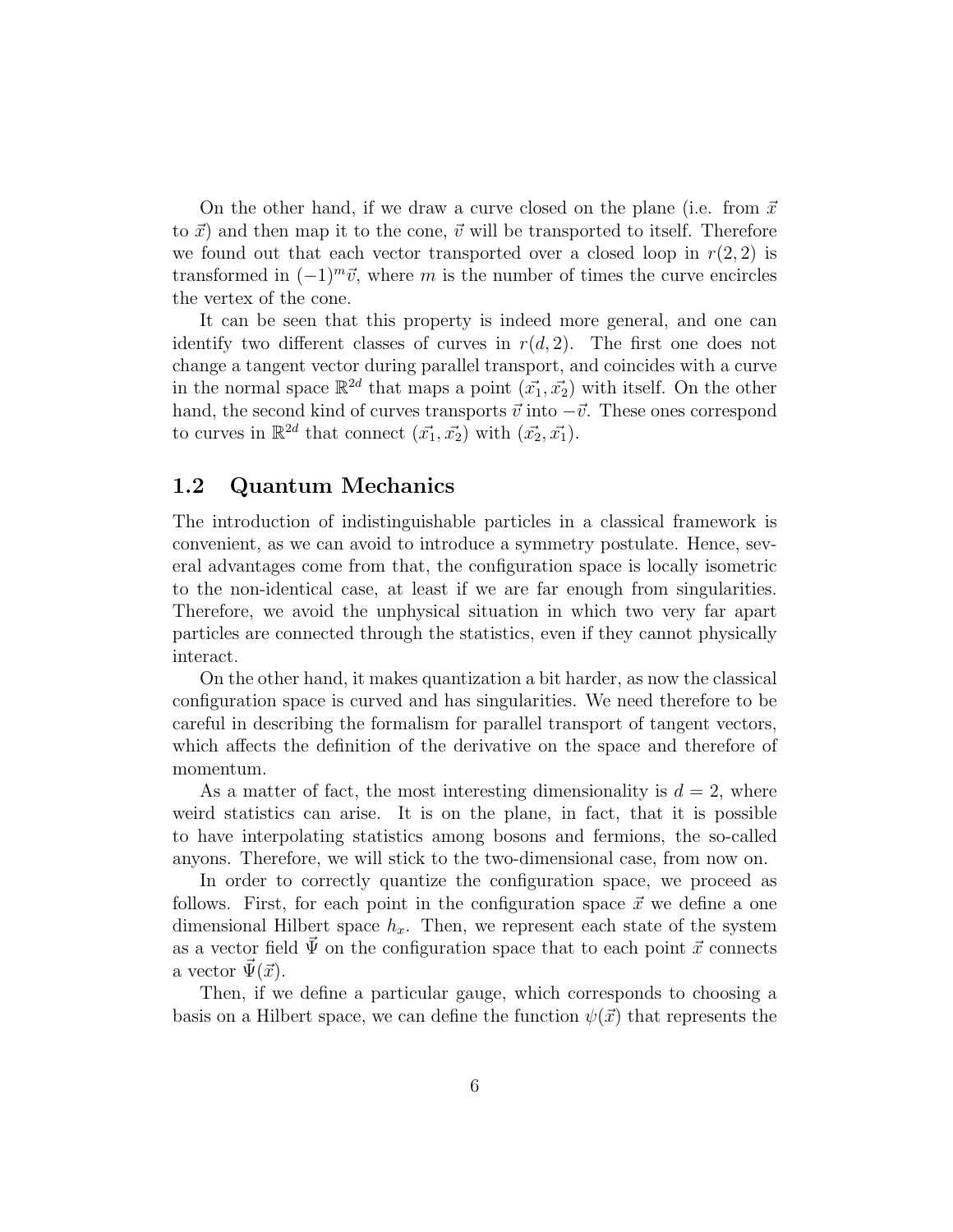coordinate of  $\vec{\Psi}$  on that particular basis in the point  $\vec{x}$ .

$$
\vec{\Psi}(\vec{x}) = \psi(\vec{x}) \vec{\chi}_x.
$$
\n(10)

As, of course, the state  $\vec{\Psi}$  must be independent on the choice of the basis, the function  $\psi(\vec{x})$  has to be gauge dependent. Lets suppose we introduce a change of basis through a unitary transformation  $M: \chi'_x = M_x \chi_x$ .

$$
\Rightarrow \vec{\Psi}(\vec{x}) = \psi(\vec{x})\chi_x = \psi'(\vec{x})\chi'_x
$$
  
=  $\psi'(\vec{x})M_x\chi_x \Rightarrow \psi'(\vec{x}) = (M_x)^{-1}\psi(\vec{x}) = e^{i\phi(\vec{x})}\psi(\vec{x}).$  (11)

As mentioned above, we need to define a parallel transport of state vectors from  $h_x$  to  $h_{x'}$ . We call the operator which does this operation on a continuous line from  $\vec{x}$  to  $\vec{x}' P(\vec{x}', \vec{x}) : h_x \to h_{x'}$ . It is a linear and unitary operator. Usually, the result must depend on the particular pat connecting the points on the configuration space, but we assume that if  $\vec{dx}$  is an infenitesimal displacement then  $P(\vec{x} + d\vec{x}, \vec{x})$  is independent on the particular curve chosen and it is thus uniquely defined. We also assume that, for infinitesimal displacements, it is always possible to chose a gauge in such a way that the operator of parallel displacement has the following form.

$$
P(\vec{x} + d\vec{x}, \vec{x})\chi_x = (1 + i dx^k b_k(\vec{x}))\chi_{x+dx},
$$
\n(12)

where Einstein notation in indexes summation is understood.

Now, in order to define a gauge-invariant differentiation operator in this gauge, we take the full derivative of the state vector, which is, by definition, gauge-invariant.

$$
D_k(\vec{\Psi}(\vec{x})) = \chi_x D_k(\psi(\vec{x})) + \psi(\vec{x})D_k(\chi_x)
$$
  
\n
$$
D_k(\chi_x) = \lim_{dx^k \to 0} \frac{P(\vec{x} + dx^k, \vec{x})\chi_x - \chi_x}{dx^k} = \lim_{dx^k \to 0} \frac{(1 + i dx^k b_k(\vec{x}))\chi_{x+dx} - \chi_x}{dx^k} = \frac{\partial}{\partial x^k} \chi_x + i b_k(\vec{x})\chi_x
$$
  
\n
$$
\Rightarrow D_k(\vec{\Psi}(\vec{x})) = \chi_x D_k(\psi(\vec{x})) + \psi(\vec{x})\frac{\partial}{\partial x^k} \chi_x + \psi(\vec{x})i b_k(\vec{x})\chi_x.
$$
\n(13)

In order for the derivative to be gauge-invariant, then, one needs the differentiation operator for the functions  $\psi(\vec{x})$  to be:

$$
D_k \psi(\vec{x}) = \frac{\partial}{\partial x^k} \psi(\vec{x}) - ib_k(\vec{x}) \psi(\vec{x}). \tag{14}
$$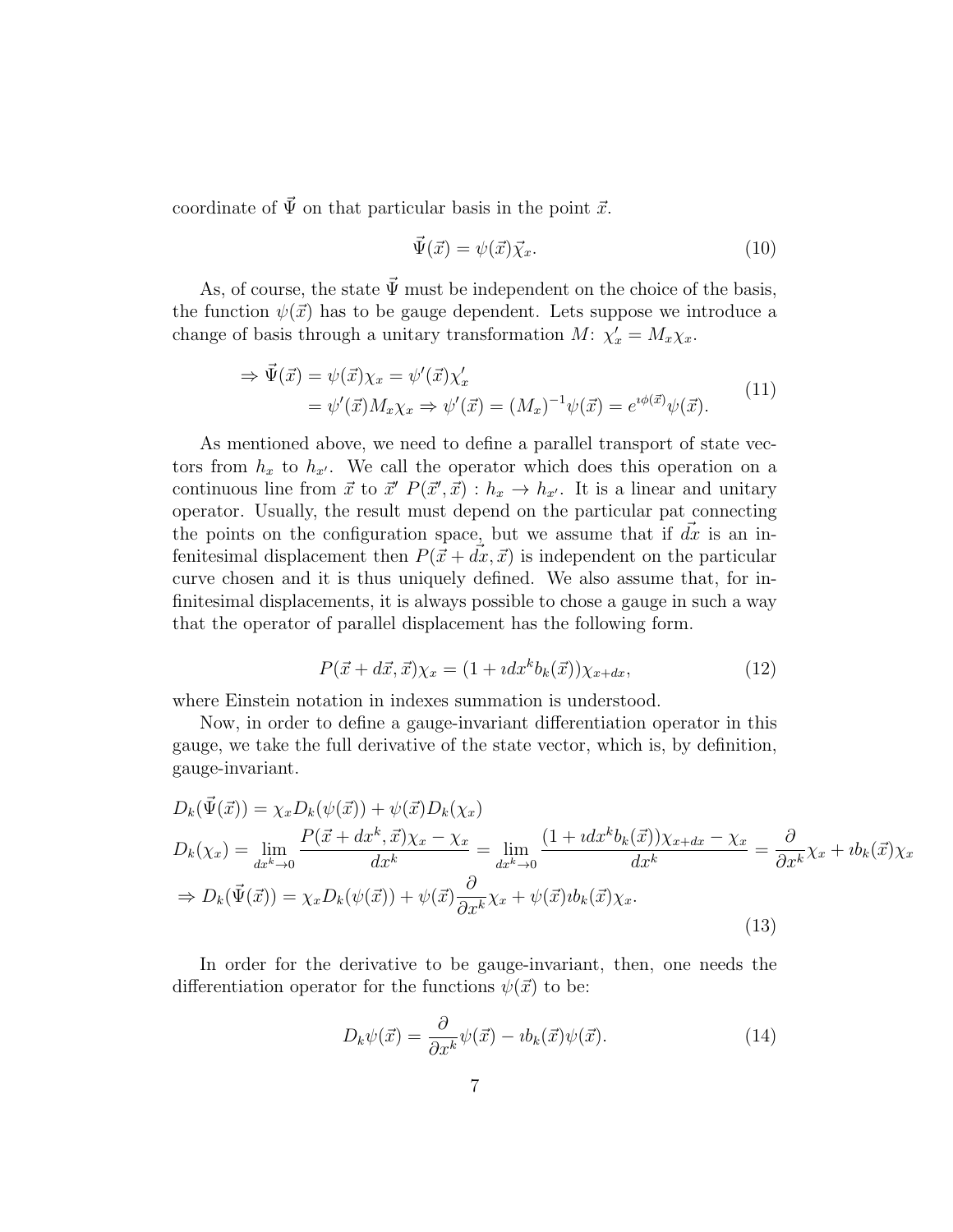The functions  $b_k(\vec{x})$  must be real, so that the operator  $P(\vec{x}+d\vec{x})$  is unitary. We can also define a quantity measuring the commutativity of the different components of D:

$$
f_{kl} = i[D_k, D_l] = i[(\partial_k - ib_k)(\partial_l - ib_l) - (\partial_l - ib_l)(\partial_k - ib_k)] = \frac{\partial b_l}{\partial x^k} - \frac{\partial b_k}{\partial x^l}.
$$
 (15)

We cannot help noticing the similarity with the gauge-invariance introduced in the magnetic vector potential formalism. Analogously, here  $f_{kl}$  plays the role of the force field, and  $b_k$  of the vector potential. As in this case we are not dealing with any force field, we require  $f_{kl} = 0$  except at the singularities. Consequently, the state vector  $\vec{\Psi}$  will be changed only by closed loops that encircle the singularity. Similarly to the case of normal vectors described in the previous section, the state vector here will change according to  $P_x^m$  if it rounds m times the singularity. Here  $P_x$  is a linear unitary operator acting on  $h_x$ . Since  $h_x$  is one-dimensional,  $P_x$  can only be a phase factor:

$$
P_x = e^{i\xi(\vec{x})}.\tag{16}
$$

And  $\xi$  is real. Being just a phase factor it commutes with the displacement operator and then

$$
P_{x'} = P(\vec{x}', \vec{x}) P_x P(\vec{x}', \vec{x})^{-1} = P_x \tag{17}
$$

hence  $\xi$  is actually position independent.

We then conclude that if we have two identical particles, the state of the system after encircling  $m$  times the singularity of the configuration space, which means basically exchanging  $m$  times the two particles in the real space, will be acquire a phase  $e^{im\xi}$ .

We can then already see that from the only request of having a configuration space that takes into account the indistinguishability of the particles we have the limits for bosons and fermions ( $\xi = 0$  and  $\xi = \pi$  respectively) without imposing any symmetry postulate.

Now we can define two different approaches depending on where do we introduce the dynamical effect of the particular topology of the configuration space. Either we introduce the field  $b_k$  in the gauge-invariant differentiation operator and therefore in the Hamiltonian, or we find a particular gauge in which  $b_k = 0$ , but in this latter case, we shall introduce a multivalued wave function, including the factor  $\xi$ .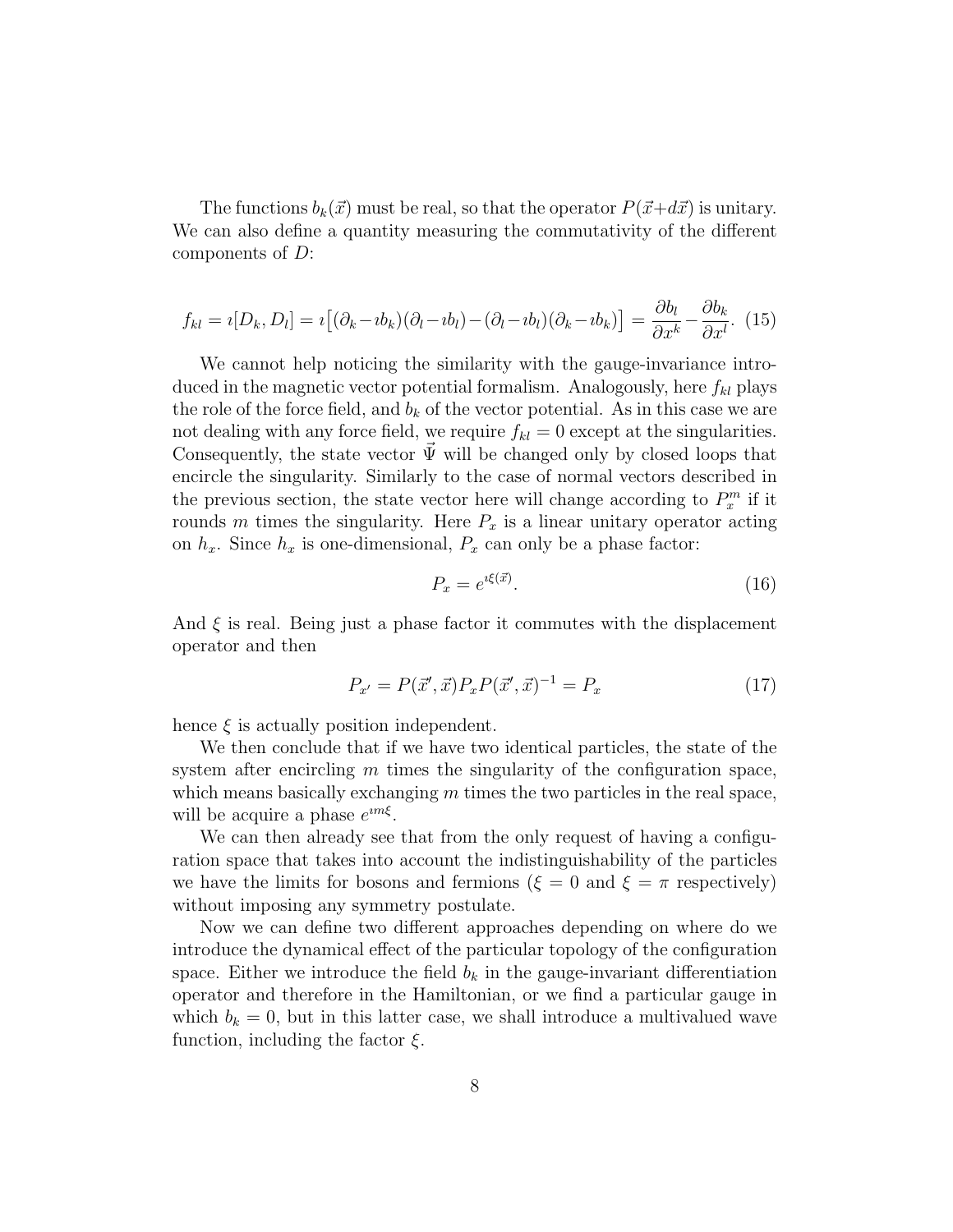#### 1.2.1 Harmonic Oscillator

We want to study the problem of two identical particles, in two dimensions, that interact through a harmonic potential and satisfy the previous statistics for an arbitrary  $\xi$ . We shall call these kind of particles anyons.

As the harmonic potential depends only on the relative distance of the two particles, we can separate the centre of mass from the relative motion.

$$
\vec{R} = \frac{\vec{x}_1 + \vec{x}_2}{2} ; \ \vec{r} = \vec{x}_1 - \vec{x}_2
$$
  

$$
\vec{P} = \vec{p}_1 + \vec{p}_2 ; \ \vec{p} = \frac{\vec{p}_1 - \vec{p}_2}{2}.
$$
 (18)

Therefore, introducing the total mass  $M = 2m$  and the reduced mass  $\mu = \frac{m}{2}$  $\frac{m}{2}$ , we can see how the Hamiltonian splits into two independent terms:

$$
H = \frac{P^2}{2M} + \frac{p^2}{2\mu}.
$$
\n(19)

In the plane, using polar coordinates, the Hamiltonian describing the free relative motion, has the following form:

<span id="page-8-0"></span>
$$
H = -\frac{\hbar^2}{2\mu} \left[ \frac{\partial^2}{\partial r^2} + \frac{1}{r} \frac{\partial}{\partial r} + \frac{1}{r^2} \frac{\partial^2}{\partial \phi^2} \right].
$$
 (20)

As we learned from the previous section, we can have the simple normal Hamiltonian, but then we should take into account the multi-valued nature of the wavefunction. In this first case, eq[.20](#page-8-0) holds, but the wavefunctions must satisfy

<span id="page-8-1"></span>
$$
\psi(r, \phi + 2n\pi) = e^{in\xi} \psi(r, \phi).
$$
\n(21)

Again we see that the parameter  $\xi$  gives the usual bosonic and fermionic limit, but there is no reason to restrict to these two cases.

On the other hand, we can build a single valued wavefunction through a unitary transformation, and from that very transformation define a new Hamiltonian, which will now contain the effect of the statistics in a part of the differentiation operator. Starting from the wavefunctions of eq[.21,](#page-8-1) we define

$$
\psi'(r,\phi) = e^{-i\xi \frac{\phi}{2\pi}} \psi(r,\phi). \tag{22}
$$

It is easy to verify that this second function is indeed single-valued:  $\psi'(r, \phi + 2\pi) = \psi'(r, \phi)$ . The Hamiltonian hence transforms as: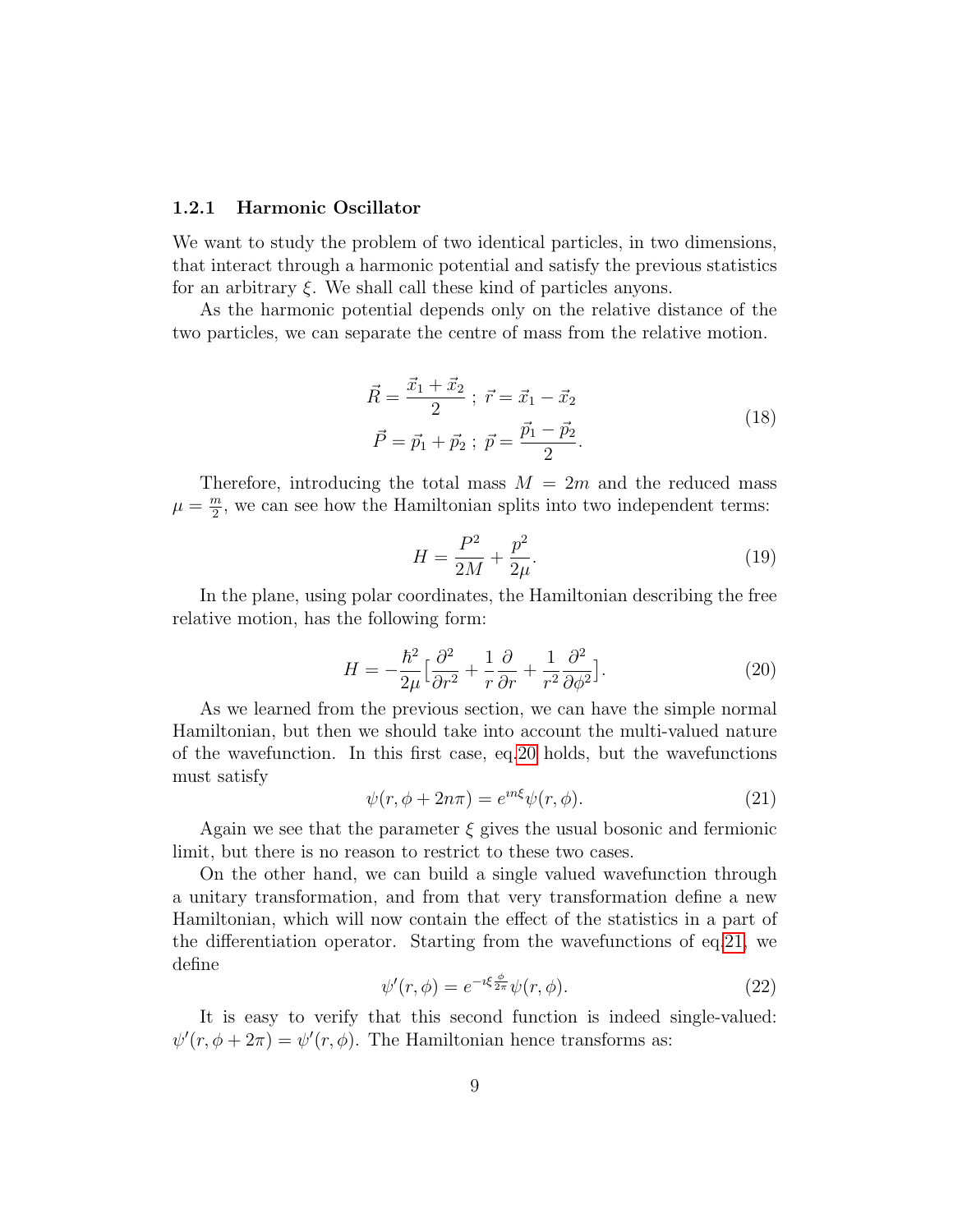$$
H' = e^{-\imath \xi \frac{\phi}{2\pi}} H e^{\imath \xi \frac{\phi}{2\pi}},\tag{23}
$$

the radial derivatives and the transformation  $U_{\phi} = e^{\iota \xi \frac{\phi}{2\pi}}$  commute, thus just the angular derivative will be affected by the transformation. It means that the field  $b_k$  is indeed a  $b_{\phi}$  field.

$$
\frac{\partial^2}{\partial \phi^2} U_{\phi} = \frac{\partial}{\partial \phi} (\frac{\partial}{\partial \phi} U_{\phi}) = \frac{\partial}{\partial \phi} (\frac{\partial U_{\phi}}{\partial \phi} + U_{\phi} \frac{\partial}{\partial \phi}) = \frac{\partial^2 U_{\phi}}{\partial \phi^2} + 2 \frac{\partial U_{\phi}}{\partial \phi} \frac{\partial}{\partial \phi} + U_{\phi} \frac{\partial^2}{\partial \phi^2} (24)
$$

The free particle Hamiltonian for anyons therefore is:

$$
H' = -\frac{\hbar^2}{2\mu} \left[ \frac{\partial^2}{\partial r^2} + \frac{1}{r} \frac{\partial}{\partial r} + \frac{1}{r^2} \left( \frac{\partial}{\partial \phi} + i \frac{\xi}{2\pi} \right)^2 \right].
$$
 (25)

If we now ask the two particles to interact via a harmonic potential  $V(r) = \mu \omega^2 r^2$  the Hamiltonian of the system becomes  $H = H' + V$ . As V depends only on the modulus of the radius  $r$  and not on the angle, the total Hamiltonian H commutes with the projection of the momentum on  $\phi$ ,  $[H, p_{\phi}] = 0$ , and we can write the Eigenfunction as  $\psi(r, \phi) = e^{i\phi} R(r)$ . Then, the angular dependence of  $\psi$  is trivial and we can write the differential equation for  $R(r)$ .

$$
\left[\frac{d^2}{dr^2} + \frac{1}{r}\frac{d}{dr} - \frac{1}{r^2}\left(l + \frac{\xi}{2\pi}\right)^2 - \frac{\mu^2\omega^2r^2}{\hbar^2} + \frac{2\mu E}{\hbar^2}\right]R(r) = 0.
$$
 (26)

Apart from the presence of  $\xi$ , this is the equation for the harmonic oscillator in 2d in polar coordinates. We therefore proceed as in that case in order to find the Eigenvalues. First of all, we notice that  $r \geq 0$  and therefore we can exchange  $r$  with the following dimensionless quantity without loss of generality:  $x = \frac{\mu \omega}{\hbar} r^2$ .

$$
\frac{\partial^2}{\partial r^2} = 2 \frac{\mu \omega}{\hbar} \frac{\partial}{\partial x} + 4 \frac{\mu \omega}{\hbar} x \frac{\partial^2}{\partial x^2} \n\frac{1}{r} \frac{\partial}{\partial r} = 2 \frac{\mu \omega}{\hbar} \frac{\partial}{\partial x}
$$
\n(27)

<span id="page-9-0"></span>Pluggin eqs[.27](#page-9-0) into the Hamiltonian, we get:

$$
(H - E)R(x) = \left[4\frac{\mu\omega}{\hbar}x\frac{\partial^2}{\partial x^2} + 4\frac{\mu\omega}{\hbar}\frac{\partial}{\partial x} - \frac{\mu\omega}{\hbar}\frac{\left(l + \frac{\xi}{2\pi}\right)^2}{x} - \frac{\mu\omega}{\hbar}x + \frac{\mu\omega}{\hbar}\epsilon\right]R(x) = 0,
$$
\n(28)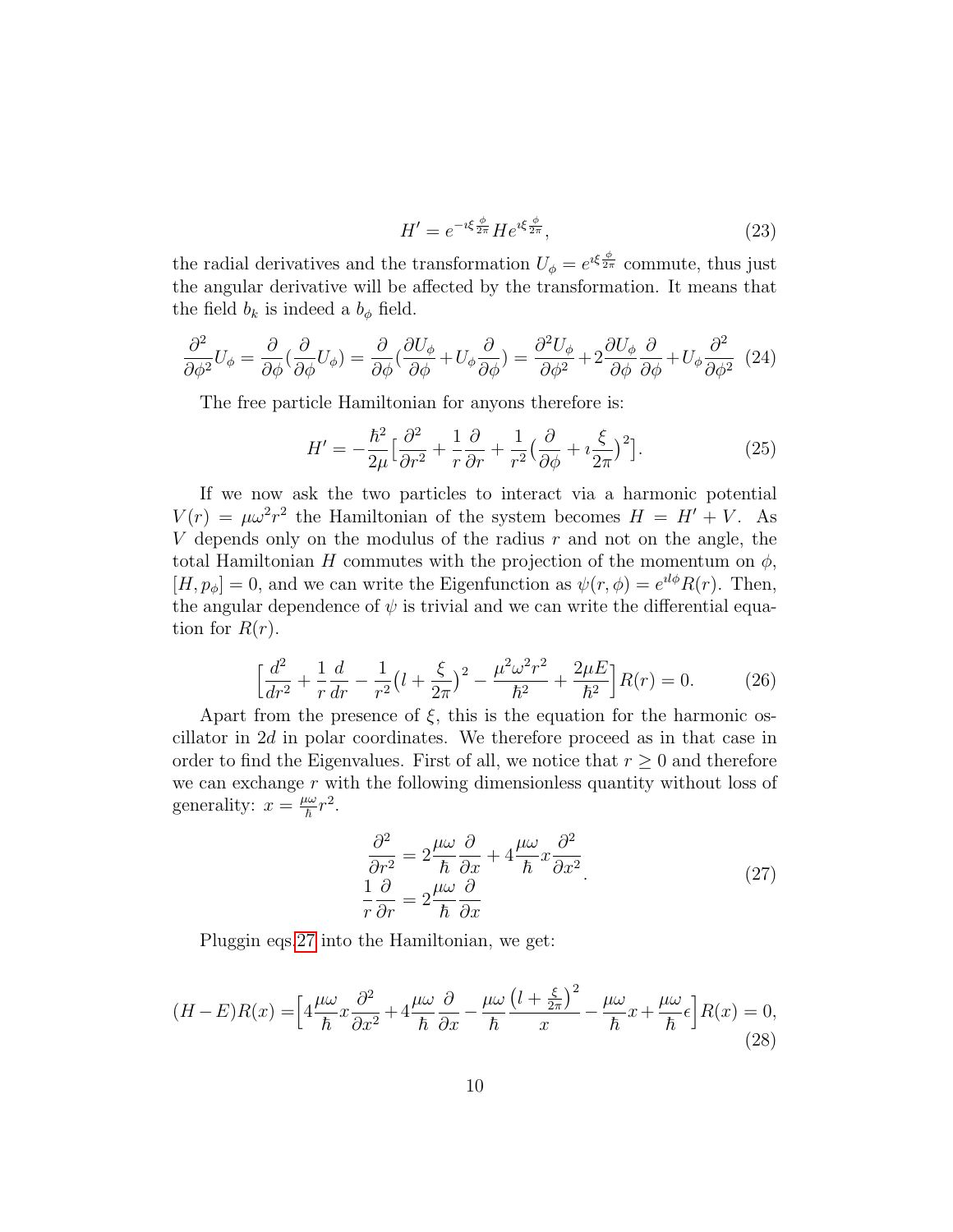where  $\epsilon := \frac{2E}{\hbar \omega}$ .

<span id="page-10-2"></span>
$$
(H - E)R(x) = \left[\frac{\partial^2}{\partial x^2} + \frac{1}{x}\frac{\partial}{\partial x} - \frac{\left(l + \frac{\xi}{2\pi}\right)^2}{4x^2} - \frac{1}{4} + \frac{\epsilon}{4x}\right]R(x) = 0.
$$
 (29)

⇓

We now assume the following ansatz on the form of  $R(x)$ :

$$
R(x) = x^{\frac{|l+\xi/2\pi|}{2}} e^{-x/2} \rho(x),
$$
\n(30)

which gives

<span id="page-10-1"></span>
$$
\frac{\partial R(x)}{\partial x} = x^{\frac{|l+\xi/2\pi|}{2}} e^{-x/2} \left[ \left( \frac{|l+\xi/2\pi|}{2x} - \frac{1}{2} \right) \rho(x) + \rho'(x) \right] \tag{31}
$$

and

<span id="page-10-0"></span>
$$
\frac{\partial^2 R(x)}{\partial x^2} = x^{\frac{|l+\xi/2\pi|}{2}} e^{-x/2} \Big[ \big( \big(\frac{|l+\xi/2\pi|}{2x} - \frac{1}{2}\big)^2 - \frac{|l+\xi/2\pi|}{2x^2} \big) \rho(x) + \big(\frac{|l+\xi/2\pi|}{x} - 1\big) \rho'(x) + \rho''(x) \Big].
$$
\n(32)

Therefore, plugging eq[.32](#page-10-0) and eq[.31](#page-10-1) into eq[.29,](#page-10-2) we get:

$$
\frac{1}{2}\left[\frac{\epsilon}{2} - |l + \frac{\xi}{2\pi}| - 1\right]\rho(x) + \left[|l + \frac{\xi}{2\pi}| - x + 1\right]\rho'(x) + x\rho''(x) = 0. \tag{33}
$$

This last equation is known in the literature and corresponds to the generalized Laguerre equation. In order for it to have well behaved solutions, the following condition must be fulfilled.

$$
\frac{1}{2}\left[\frac{\epsilon}{2} - |l + \frac{\xi}{2\pi}| - 1\right] = n \ ; \ n \in \mathbb{N} \ n \ge 0 \tag{34}
$$

Then we see that the value of  $\xi$ , i.e. the statistics of the system, influences the eigenvalues shifting them:

$$
E_{n,l}(\xi) = 2\hbar\omega(n + |l + \frac{\xi}{2\pi}| + \frac{1}{2}).\tag{35}
$$

# 2 Anyons and quantum groups

It is well known that starting from the commutation and anti-commutation relations of Bosons and Fermions it is possible to realize the  $SU(2)$  algebra, following Schwinger construction. This consists of constructing ladder spin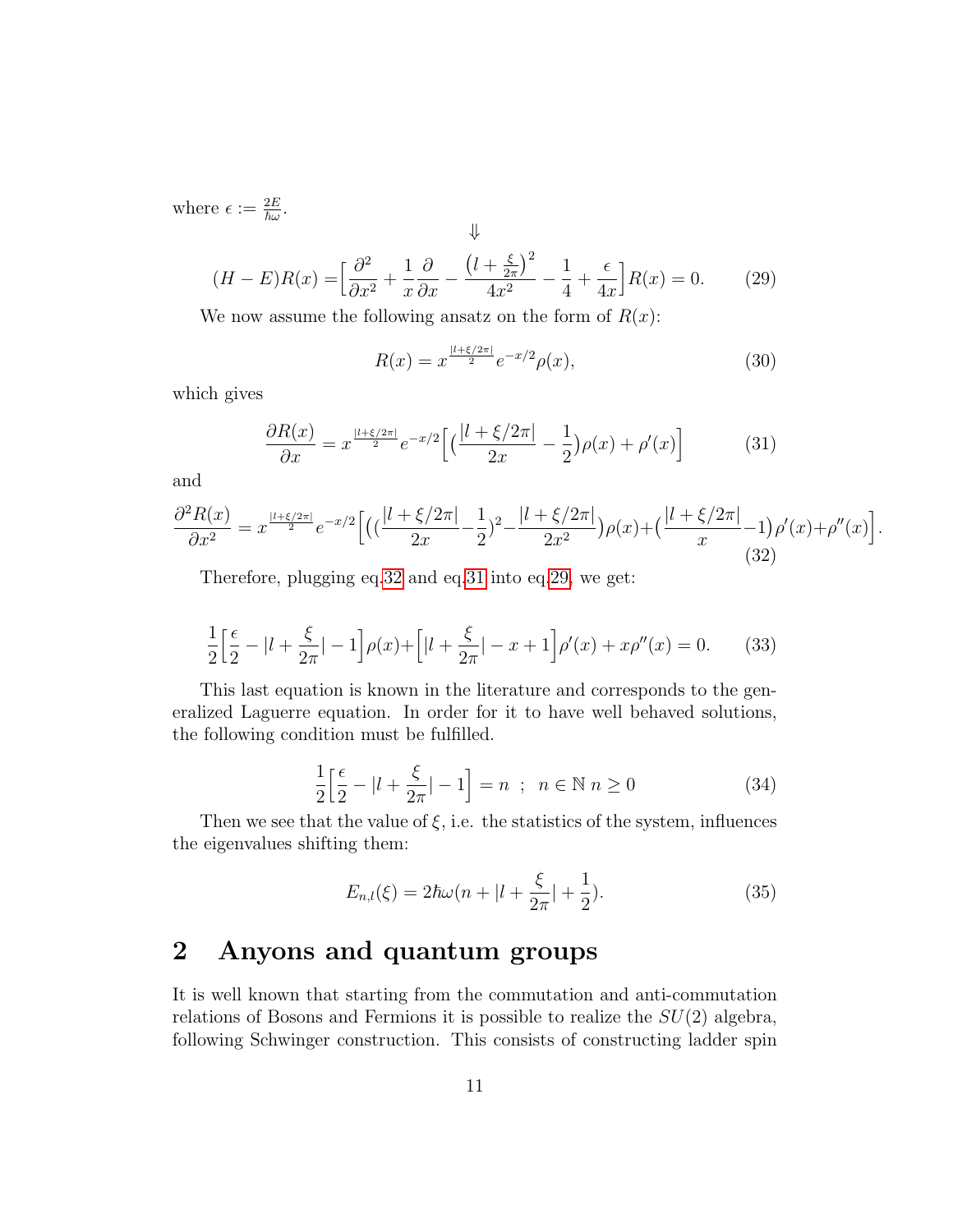operators starting from annihilation and creation operators. Thanks to the commutation relations, then, the  $SU(2)$  algebra is easily seen to be fulfilled.

A similar approach can be followed in order to construct a  $SU(2)_q$  quantum group starting from anyonic oscillators and from their deformed commutation relations, which depend on their statistics  $\nu$ . Therefore, in the following, we will define the anyonic creation and annihilation operators through a Jordan-Wigner transformation of fermionic operators. Once defined in such a way, the deformed commutation relations for anyonic oscillators follow quite easily.

# 2.1 Anyonic oscillators in  $\mathbb{R}^2$

In order to perform a Jordan-Wigner transformation in a two-dimensional space, we need to define an *angle function*. In order to make the notation clear, we will briefly introduce properties and derivation of the angle function on  $\mathbb{R}^2$ , with  $x_1$  and  $x_2$  defining the two components of a vector  $\vec{x}$  in  $\mathbb{R}^2$ .

The angle function on  $\mathbb{R}^2$  can be formally defined through the Green function af the Laplacian:

$$
G(\vec{x}, \vec{y}) = \log(|\vec{x} - \vec{y}|). \tag{36}
$$

$$
\Delta G(\vec{x}, \vec{y}) = 2\pi \delta(\vec{x} - \vec{y}). \tag{37}
$$

We can then introduce a vector field  $\vec{f}(\vec{x}, \vec{y}) = (f^1(\vec{x}, \vec{y}), f^2(\vec{x}, \vec{y}))$ , with components related to the Green function through the following equation:

$$
f^{i} = -\epsilon^{ij} \frac{\partial}{\partial x^{j}} G(\vec{x}, \vec{y}), \qquad (38)
$$

so that  $f^1 = -\frac{\partial G(\vec{x}, \vec{y})}{\partial x^2}$  and  $f^2 = \frac{\partial G(\vec{x}, \vec{y})}{\partial x^1}$  $\frac{\partial^2 (x,y)}{\partial x^1}$ , where we used the completely antisymmetric tensor  $\epsilon^{ij}$ . It is then possible to define the angle function  $\Theta(\vec{x}, \vec{y})$ as:

$$
\frac{\partial}{\partial x^i} \Theta(\vec{x}, \vec{y}) = f_i(\vec{x}, \vec{y}). \tag{39}
$$

We can easily check that  $\Theta$  satisfies the following relation:

<span id="page-11-0"></span>
$$
\epsilon^{ij} \frac{\partial}{\partial x_i} \frac{\partial}{\partial x_j} \Theta(\vec{x}, \vec{y}) = \Delta G(\vec{x}, \vec{y}) = 2\pi \delta(\vec{x} - \vec{y}). \tag{40}
$$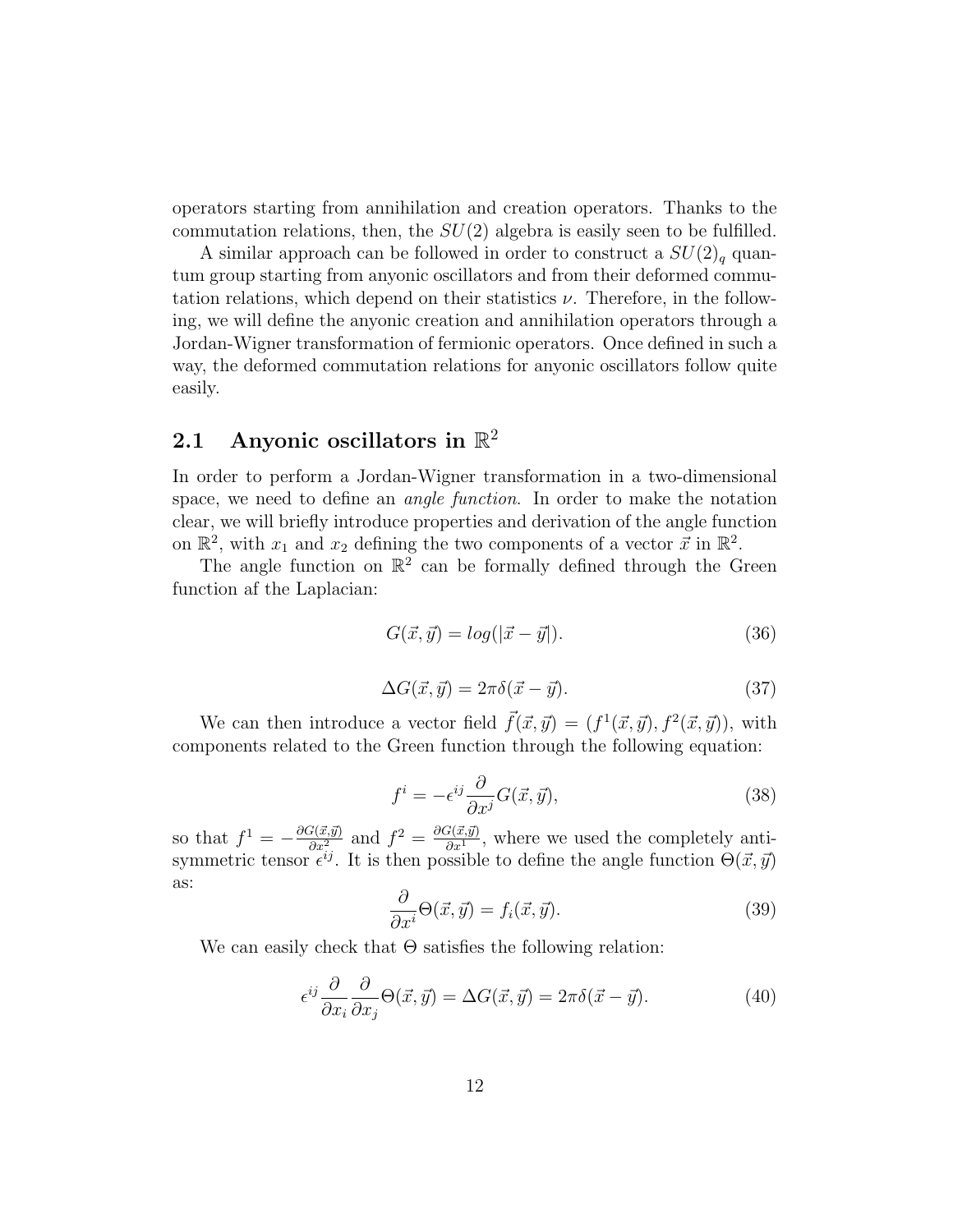Equation [40](#page-11-0) has a solution which coincides with the usual definition of the angle between  $\vec{x}$  and  $\vec{y}$ :

$$
\Theta(\vec{x}, \vec{y}) = \arctan\left(\frac{y_2 - x_2}{y_1 - x_1}\right). \tag{41}
$$

As this function is multivalued, it is necessary to introduce a branch cut, for instance the line  $(x_1, -\infty)$ , so that the values of  $\Theta$  are restricted in the interval  $[-\pi, \pi)$ . It is easy to verify, especially graphically as shown in fig[.1,](#page-12-0) that the following relation holds:

<span id="page-12-1"></span>
$$
\Theta(\vec{x}, \vec{y}) - \Theta(\vec{y}, \vec{x}) = \begin{cases} \pi sign(y_2 - x_2), & \text{if } x_2 \neq y_2 \\ \pi sign(x_1 - y_1), & \text{if } x_2 = y_2 \end{cases}
$$
(42)



<span id="page-12-0"></span>Figure 1: Angle function between  $\vec{x}$  and  $\vec{y}$ . As the values of  $\Theta$  are restricted in the interval  $[-\pi, \pi)$  the two angles have opposite sign.

### 2.1.1 Jordan-Wigner transformation: anyonic operators on  $\mathbb{R}^2$

We can finally define anyonic creation and annihilation operators on the plane through the Jordan-Wigner transformation, making use of the angle function previously defined. We must remark that the choice of the angle function is somewhat arbitrary, due to the various possible choices of the branch cut. We will consider just spinless anyons, in order to make the notation easier,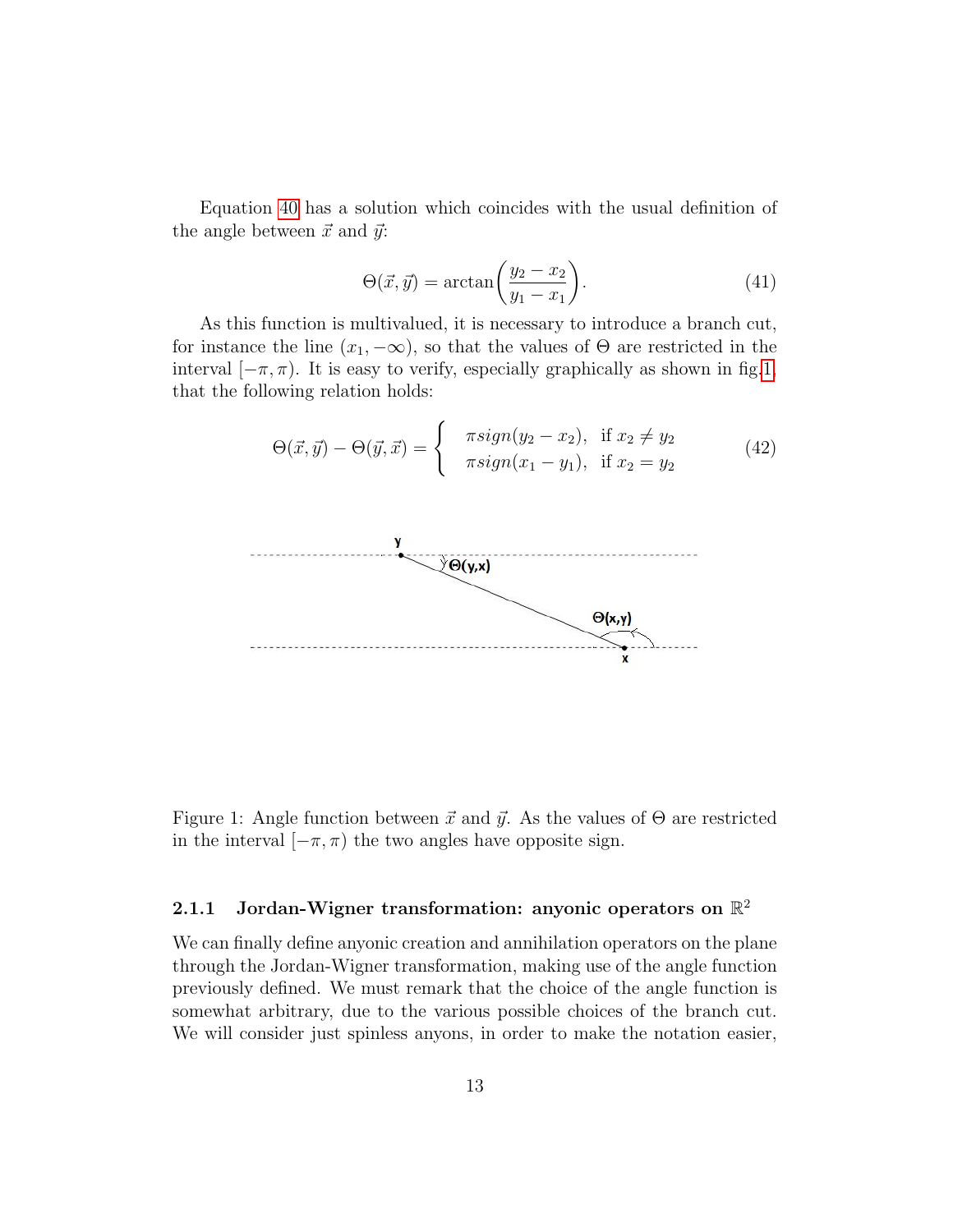but we warn that the construction of the quantum group  $SU(2)_q$  requires the presence of two different spins. We refer the interested reader to the original paper [\[2\]](#page-15-0) for further details.

The way we will define anyonic operators is the following: starting from fermionic operators, we will transform them in order to make them non-local and to take into account the fact that different braidings lead to different final states. We will do so by introducing an operator  $K(\vec{x})$  which basically counts the total number of particles and sticks to each of them a phase, given by the angle function  $\Theta(\vec{x}, \vec{y})$ .

$$
K(\vec{x}) = \exp\left(i\nu \int_{\mathbb{R}^2} \Theta(\vec{x}, \vec{y}) c^\dagger(\vec{y}) c(\vec{y}) dy\right)
$$
(43)

$$
K^{\dagger}(\vec{x}) = \exp\left(-\imath\nu \int_{\mathbb{R}^2} \Theta(\vec{x}, \vec{y}) (c^{\dagger}(\vec{y}) c(\vec{y}))^{\dagger} dy\right) = (K(\vec{x}))^{-1}
$$
(44)

where  $\nu$  is a real parameter.

Given these two operators, we can then define creation and annihilation operators for anyons:

<span id="page-13-0"></span>
$$
a(\vec{x}) = K(\vec{x})c(\vec{x})\tag{45}
$$

$$
a^{\dagger}(\vec{x}) = c^{\dagger}(\vec{x})K^{\dagger}(\vec{x})\tag{46}
$$

with c and  $c^{\dagger}$  are spinless fermionic operators.

In order to prove deformed commutation relation of these operators, we need before some useful equations:

$$
K(\vec{x})c(\vec{y}) = \exp\left(i\nu \int_{\mathbb{R}^2} \Theta(\vec{x}, \vec{y}')c^{\dagger}(\vec{y}')c(\vec{y}')dy'\right)c(\vec{y})
$$
  
\n
$$
= (1 + i\nu \int_{\mathbb{R}^2} \Theta(\vec{x}, \vec{y}')c^{\dagger}(\vec{y}')c(\vec{y}')dy' + O(\nu^2))c(\vec{y})
$$
  
\n
$$
= c(\vec{y}) - i\nu \int_{\mathbb{R}^2} \Theta(\vec{x}, \vec{y}')c^{\dagger}(\vec{y}')c(\vec{y})c(\vec{y}')dy'
$$
  
\n
$$
= c(\vec{y}) - i\nu \int_{\mathbb{R}^2} \Theta(\vec{x}, \vec{y}')(\delta(\vec{y} - \vec{y}') - c(\vec{y})c^{\dagger}(\vec{y}'))c(\vec{y}')dy'
$$
  
\n
$$
= c(\vec{y}) - c(\vec{y})i\nu\Theta(\vec{x}, \vec{y}) + c(\vec{y})i\nu \int_{\mathbb{R}^2} \Theta(\vec{x}, \vec{y}')c^{\dagger}(\vec{y}')c(\vec{y}')dy'
$$
  
\n
$$
= \exp(-i\nu\Theta(\vec{x}, \vec{y}))c(\vec{y})K(\vec{x}),
$$
\n(47)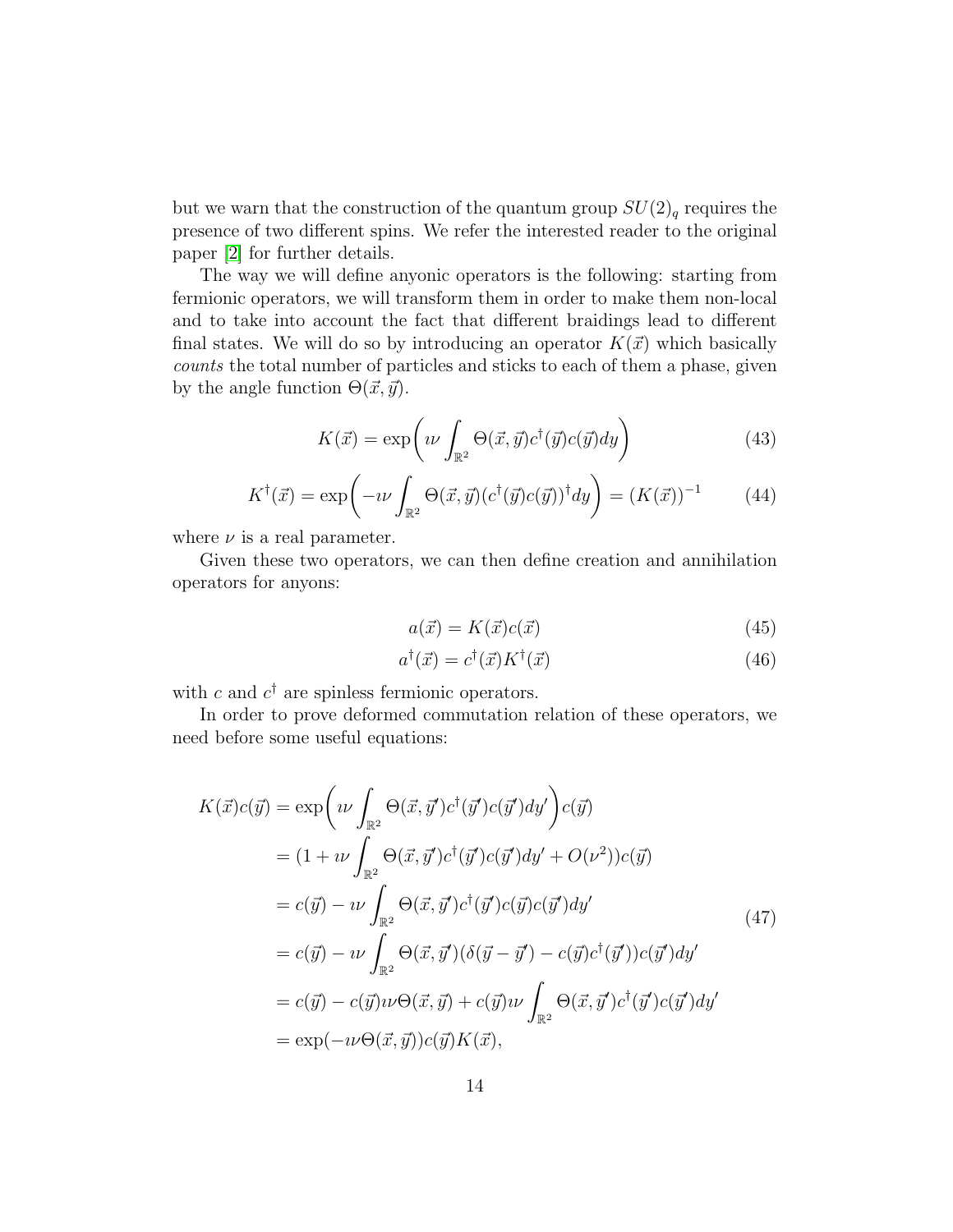where we used the Taylor expansion of the exponential, assuming  $\nu \ll 1$ . This works also for the generic  $\nu$  case, in which we can think of  $K(\vec{x})$  as the product of infinite operators with infinitesimal  $\nu$ , each satisfying the previous relation.

In a similar way, these relations follow:

$$
K(\vec{x})c^{\dagger}(\vec{y}) = \exp(\iota\nu\Theta(\vec{x}, \vec{y}))c^{\dagger}(\vec{x})K(\vec{x})
$$
  
\n
$$
K(\vec{x})K(\vec{y}) = K(\vec{y})K(\vec{x}).
$$
\n(48)

From these equations we can see that the following deformed commuta-tion relation holds, using the relation eq[.42](#page-12-1) for  $\Theta$ :

<span id="page-14-0"></span>
$$
a(\vec{x})a(\vec{y}) = K(\vec{x})c(\vec{x})K(\vec{y})c(\vec{y})
$$
  
\n
$$
= \exp(i\nu\Theta(\vec{y}, \vec{x}))K(\vec{x})K(\vec{y})c(\vec{x})c(\vec{y})
$$
  
\n
$$
= -\exp(i\nu\Theta(\vec{y}, \vec{x}))K(\vec{y})K(\vec{x})c(\vec{y})c(\vec{x})
$$
  
\n
$$
= -\exp(-i\nu(\Theta(\vec{x}, \vec{y}) - \Theta(\vec{y}, \vec{x})))K(\vec{y})c(\vec{y})K(\vec{x})c(\vec{x})
$$
  
\n
$$
= -\exp(-i\nu\pi)a(\vec{y})a(\vec{x})
$$
\n(49)

Therefore we can write:

$$
a(\vec{x})a(\vec{y}) + q^{-1}a(\vec{y})a(\vec{x}) = 0,
$$

with  $q = \exp(i\nu\pi)$  defining the statistics of the particles. In particular, we see that when  $\nu = 0$  and  $\nu = 1$  fermionic anticommutation relations and bosonic commutation relations are restored, respectively.

By hermitian conjugation we get also (as  $q^* = q^{-1}$ ):

$$
a^{\dagger}(\vec{x})a^{\dagger}(\vec{y}) + q^{-1}a^{\dagger}(\vec{y})a^{\dagger}(\vec{x}) = 0.
$$
 (50)

With similar arguments to the ones used in eq[.49,](#page-14-0) one can derive also

$$
a(\vec{x})a^{\dagger}(\vec{y}) + qa^{\dagger}(\vec{y})a(\vec{x}) = 0.
$$
\n(51)

We want to stress here that these commutation relations reflect the statistics of the braid group, as exchanging particles in  $\vec{x}$  and  $\vec{y}$  gives opposite phases depending on if we do so clockwise or counterclockwise (i.e. if  $x > y$ ) or  $y < x$ , given the cut that defines the angle function).